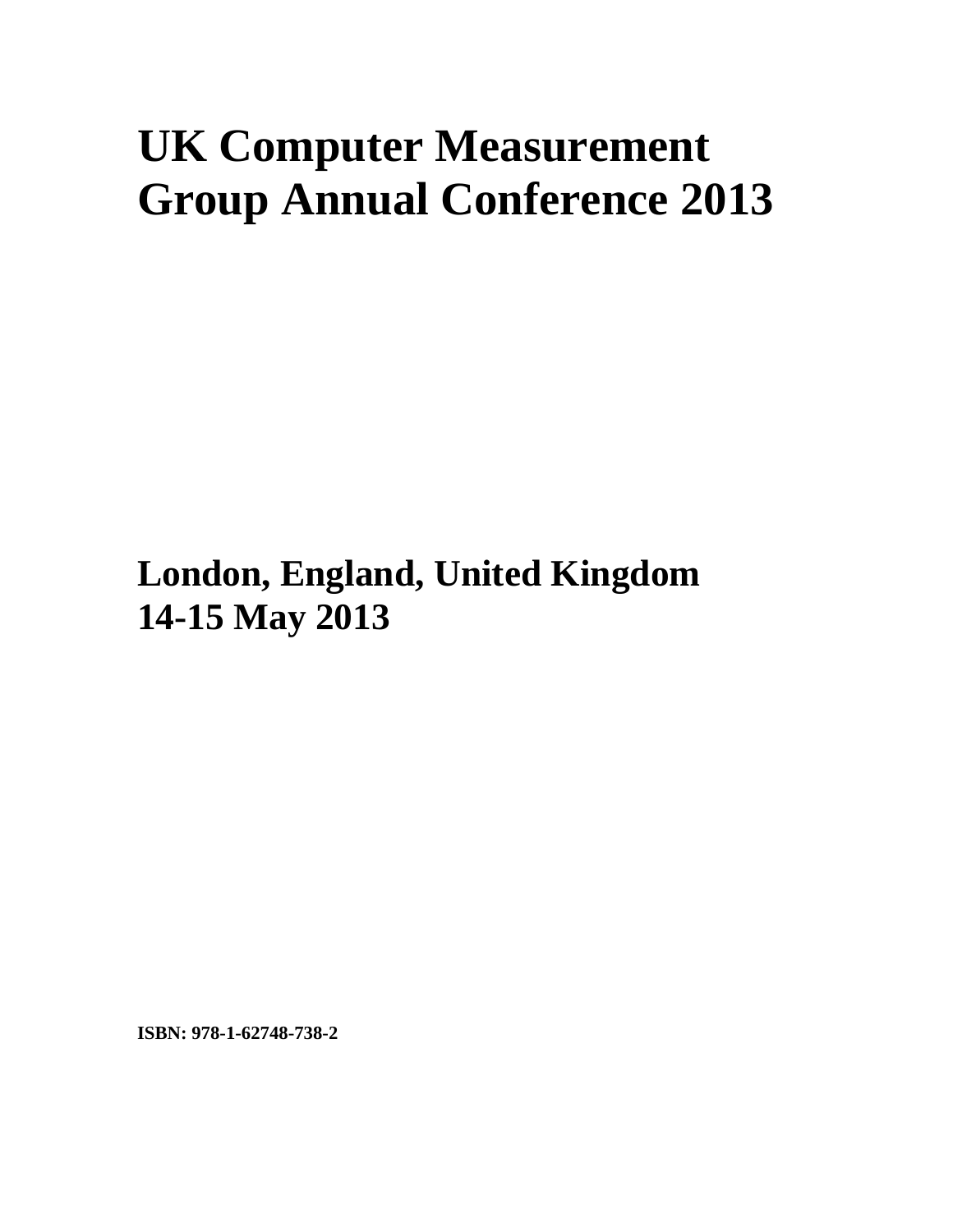**Printed from e-media with permission by:** 

Curran Associates, Inc. 57 Morehouse Lane Red Hook, NY 12571



**Some format issues inherent in the e-media version may also appear in this print version.** 

Copyright© (2013) by the UK Computer Measurement Group Ltd. All rights reserved.

Printed by Curran Associates, Inc. (2013)

For permission requests, please contact the UK Computer Measurement Group Ltd. at the address below.

UK Computer Measurement Group Ltd.

Suite A1 Kebbell House Carpenders Park Watford, Herts WD19 5BE

Telephone +44 (0) 20 8421 5330

Fax  $+44(0)$  20 8421 5457

e-mail ukcmg@ukcmg.org.uk

## **Additional copies of this publication are available from:**

Curran Associates, Inc. 57 Morehouse Lane Red Hook, NY 12571 USA Phone: 845-758-0400 Fax: 845-758-2634 Email: curran@proceedings.com Web: www.proceedings.com